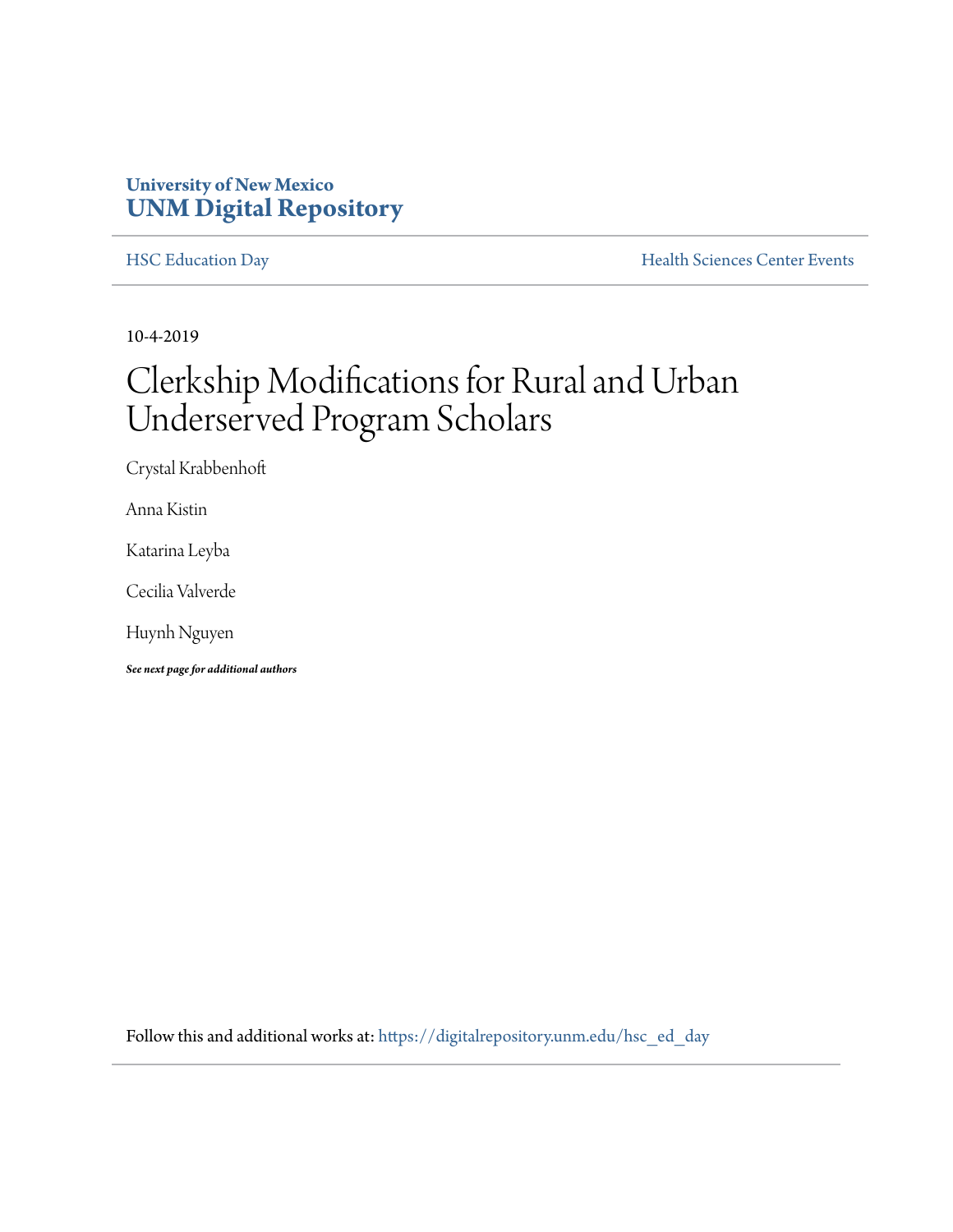## **Authors**

Crystal Krabbenhoft, Anna Kistin, Katarina Leyba, Cecilia Valverde, Huynh Nguyen, William Aragon, Robert Williams, Shannen Ramey, and Amber Lalla